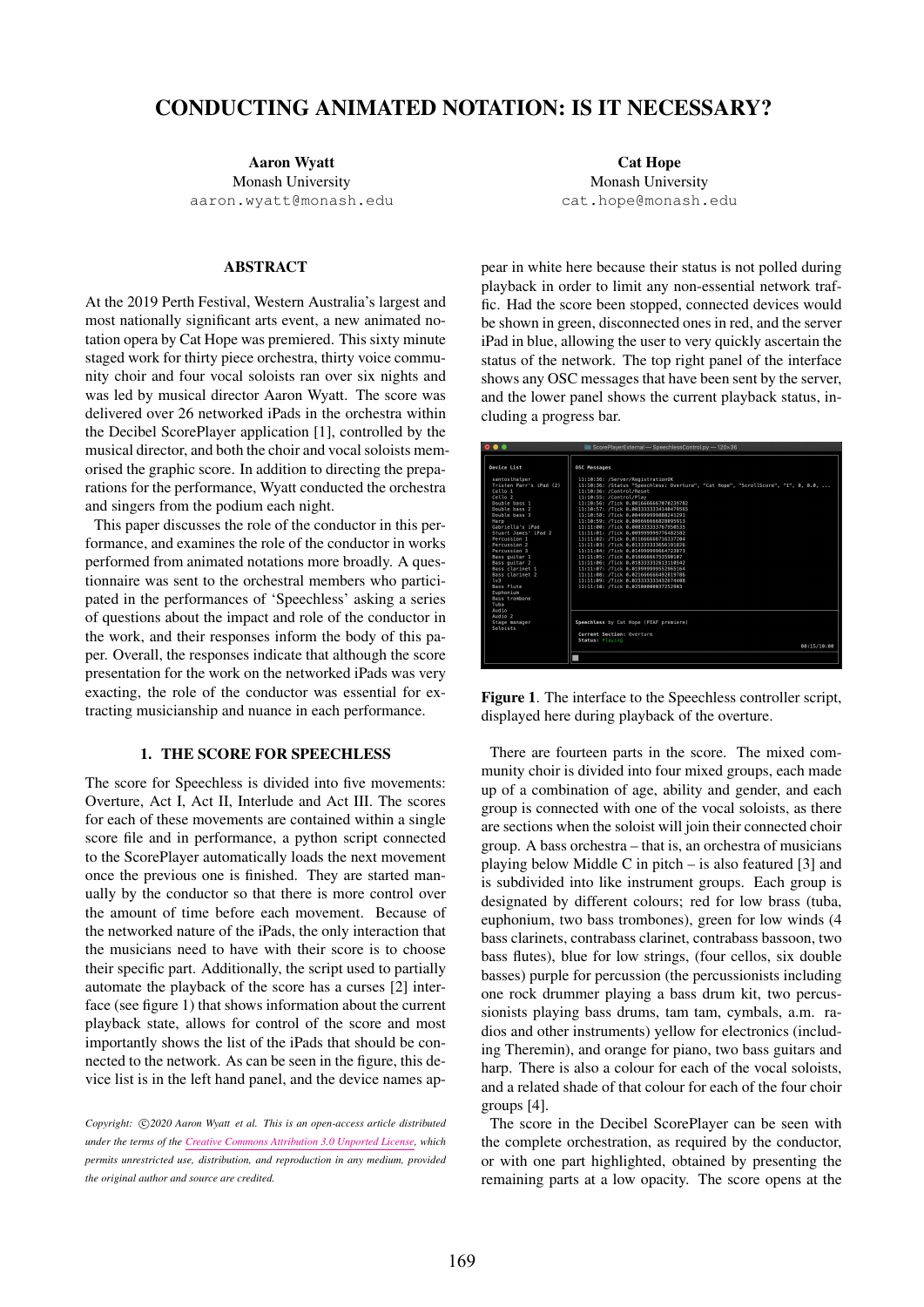full score, and the highlighted part can be revealed by the individual iPad user dragging the finger in an upward motion, scrolling through until their part is revealed [5]. The score progresses at a pace set in the ScorePlayer, and each musician reads the score at the point of the playhead [6].

## 2. AIMS FOR AN OPERA CONDUCTOR

In spite of the animated, graphical nature of the score, many of the considerations for conducting the opera were the same as they would have been for a more conventional production, and the conductor took on a largely familiar role. They were responsible for rehearsing the soloists, chorus and orchestra, first separately and then together. And one of their main roles during the performances was to ensure a high level of coordination between the singers on stage and the orchestra, alongside managing balance. There were a number of factors that complicated this, some of which were unique to the type of score, and others more commonplace.



Figure 2. The orchestra for speechless, situated on the stage behind the soloists and choir. The scrim behind the conductor is the only separation.

The staging decision to place the orchestra behind the singers is one that is becoming increasingly common in newer productions, and it makes a great deal of sense when performing in a venue not originally designed for opera or musical theatre: the lack of an orchestra pit generally necessitates a more creative approach to be taken with spacing and the positioning of the ensemble. (See figure 2. Additional video documentation can be found online [7].) The obvious downside to this is that direct eye contact with soloists or members of the chorus becomes impossible. Cues have to instead be given into a camera, losing any sense of directionality. It becomes incredibly important that the singers know the structure of the work well and for there to be at least some visible differentiation between cues from the conductor so that the soloists and chorus know exactly which ones are meant for them. It also makes it harder for the conductor to react to what is happening on stage, although this can be alleviated slightly using technical solutions, such as cue lights to signify when to start movements that are dependent on staging. A benefit of the lighting desk and the ScorePlayer both supporting OSC [8] meant that the process of sending cues tied to lighting states could be largely automated. (See figure 3)



Figure 3. The start of Act 3 Part 2 showing a cue light delivered directly to the conductors score, triggered by a change in lighting state.

The main challenge faced as a conductor in directing the work is the lack of traditional pulse or rhythm. This also proved to make memorisation for the singers a slightly daunting task, and so a large part of the role became guiding the soloists through their phrases, and helping the choir with their entries. While the music often achieves a timeless quality through the use of long drones and glissandi, the timing of these is generally deceptively precise, and the continuous, scrolling nature of the score makes it hard to offer any concession to the singers. So with no need to conduct any sort of beat pattern, the conductor is freed (using largely vertical gestures) to outline the vocal contours for the soloists as an aid to memory and as a way to keep the timing exact. The other hand is left free for cuing, or can even be used to show a second line in the case of a vocal duet.

It is important to note as well that while the opera eschews traditional notions of rhythm and tonality, it is still highly structured, and has many features that you would expect to find in a more traditional work. There are aria and recitative-like passages for the soloists. There are recurring motifs and phrases that are repeated, sometimes in inversion or retrograde. There are places where the singers echo the contours of the orchestra and vice versa. Being aware of these structural elements and knowing how they fit together is vital in interpreting the work, and in this way the role of the conductor remains unchanged [9].

#### 3. CONDUCTING PREPARATION

Four members of Decibel new music ensemble were in the orchestra. Decibel is a six piece new music group that focuses on the reading and creation of animated notations, as well as being the research team that developed the Decibel ScorePlayer. Wyatt and Hope are also members but did not play in the orchestra. The four members were able to lead sectional rehearsals where musicians were coached in the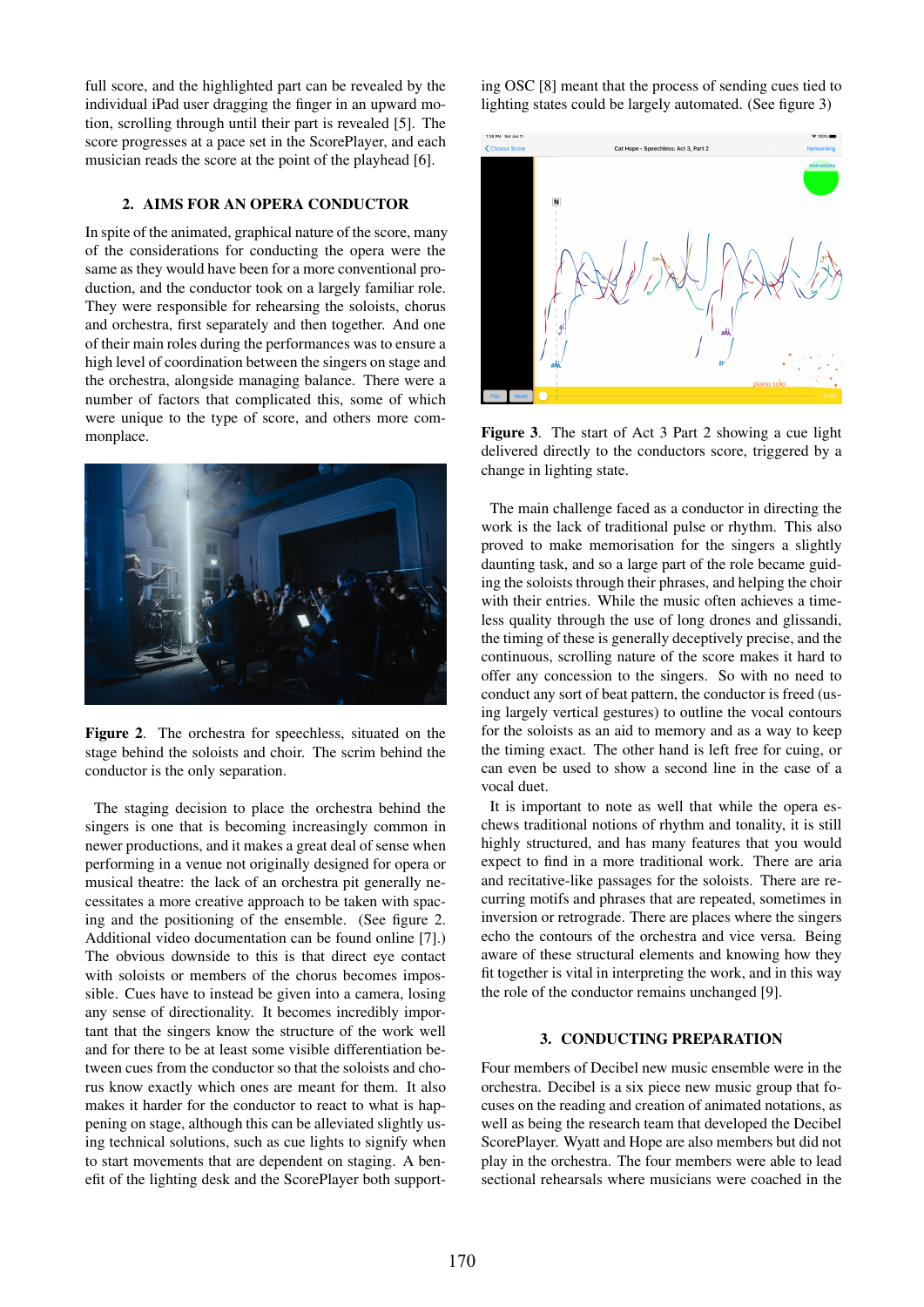required approach. The Decibel musicians, percussionist Louise Devenish (leading percussion), clarinettist Lindsay Vickery (leading winds/brass), cellist Tristen Parr (leading strings) and electronic musician and pianist Stuart James leading all other instruments. Cat Hope coached the electronic bass players. This allowed the first full rehearsal to be carried out very efficiently with minimal need to stop and start to clarify the notation.

The conductor worked with the choir and the soloists independently, grouping material into different sections to aid in memorising the material. There vocalists were all able to see the conductor in monitors visible form the stage, meaning cues were clear for the start, end and dynamic range of materials. Each group in the choir had a leader that would be the most familiar with the material so that the group could refer to them as a memory aid. The nature of community choirs was such that it was not guaranteed that the same singers would be at every night of the season, making this role particularly valuable. This person would also be the one actively keeping an eye on the monitor, to avoid a whole choir 'looking' at the monitor above the stage. The rest of the section could then follow them aurally.

Unlike the soloists, the parts for the choir were often much more indeterminate, using various simple vocal effects to create a rich soundscape. As a result, their parts could be condensed down to a few pages of material to study, and over the course of a few rehearsals they were able to go from following the projected score to singing from memory with the aid of group leaders and conductor cues. By the time of the sitzprobe, they were working without the projection. The conductor developed an innovative technique that showed what sounds were required using a combination of the shape of their mouth, and hand gestures that matched either their percussive or flowing nature. For example, in their first entry in Act 1 (see figure 4), the choir are making 'tk' sounds, starting sparsely and then gradually building in density. These are shown with short, sharp, flicked hand gestures that get busier as the density increases. As much as possible, these gestures aimed to closely capture the feel of the sounds to draw out an instinctive musical response from the performers, much as would be the case with traditional expressive conducting gestures, or the sculptural gestures of sound painting [10]. (Unlike soundpainting, the precomposed nature of the work removes the necessity for more formally codified functional gestures.)

While it would seem that having everyone follow the score exactly as it hits the playhead should be enough to guarantee synchronised entries, past experience in the Decibel new music ensemble has shown that traditional ensemble skills are still important: there are often slightly different interpretations of the exact moment that an event hits the playhead, and having players moving together and either leading or following as they would in any other traditional chamber work helps to unify the ensemble. It stood to reason that the same would apply in this context, and that having a conductor would help to guarantee that section entries and cut offs were tight. Through the rehearsal process, we



Figure 4. The first entry of the choir in Act 1, represented in the upper half of the image by the small 'tk' symbols.

found this to be the case, particularly for very exposed entries. When players looked up from the score and followed un upbeat given by the conductor, some particularly problematic entries (such as the wind entry in figure 5) were much cleaner.



Figure 5. The blue line is a solo cello line that starts the overture. The green line is a very exposed, pianissimo wind section entry that was much cleaner when players watched the conductor instead of the score.

To gain the perspective of the orchestral musicians and to see if they agreed with our assessment of the situation, we invited a number to take part in a survey related to their experience in the production. They were asked a series of yes or no questions and were then given the opportunity to elaborate where desired. Seven of the thirty musicians took part, and six of them responded to every yes/no question. (The responses to these can be seen blow in table 1.) Six out of the seven agreed that the conducting had an affect on the accuracy. And while opinions were split on whether the opera could have been performed without a conductor, the six who responded to the question all believed that the opera could not have been rehearsed without a conductor.

When asked to elaborate on how the experience might have been different without a conductor, a number of common themes came up in the responses. While many of the respondents picked up on the issue of the cohesion of entries and cut offs, some also went further, suggesting that unity of articulation, interpretation and approach were all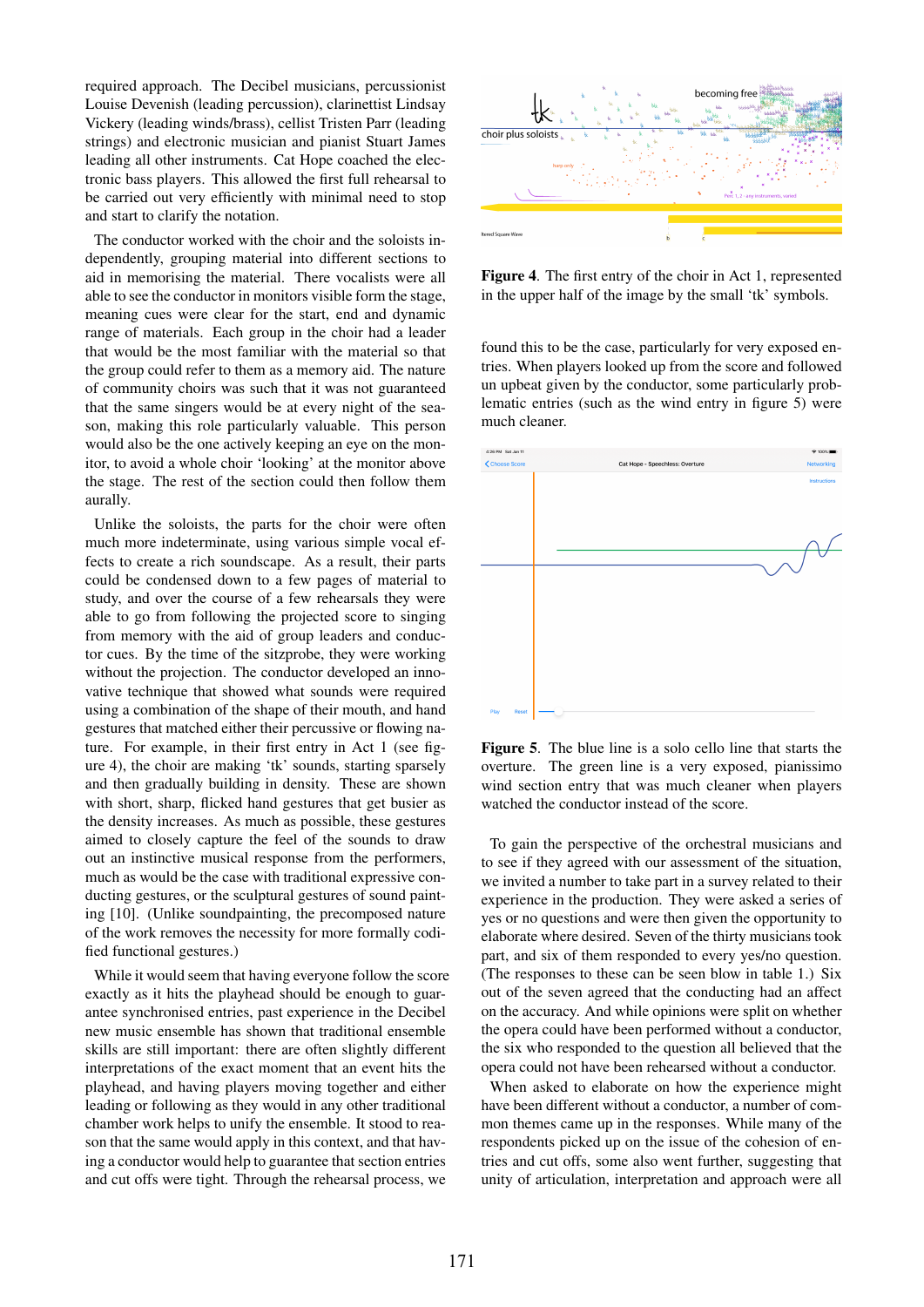aided by the presence of a conductor. Here are some of the ways in which respondents felt the production may have been different if unconducted:

> Much less accurate, no feel of how the piece fits together

> There would not have been a strong link between the vocalists and the orchestra. There also needs to be a central point fo [sic] balance and articulations.

> Sectional entries and exits would have been less uniform and controlled.

> Less cohesion among players More hesitant [sic]

It would have been a messier performance, in terms of variations of interpretation of notation, in terms of ensemble togetherness, in terms of unity of approach.

I feel as if the musicians would have kept their heads down a lot more and stayed unaware of the overall context of their parts. With time though this could be a learnt skill but very difficult for orchestral musician without someone to follow whether it is a conductor or principle player.

The last response raises an important point for consideration. Given that the timing of events in the score is delivered through a constant stream of animation in a manner that doesn't neatly align to any quantised, internal pulse for the musicians, it is very easy for them to become highly focussed on the iPad directly in front of them. Having a conductor as an alternative point of focus helps them to look up and engage more with their surroundings.

## 4. CONDUCTING THE PERFORMANCE

In conducting the performance, the main focus was on maintaining the level of ensemble and musicality that had been developed throughout the rehearsal process, as would be the case for any production. The soloists generally took priority, especially when they had either duets, or long arialike phrases, and it was also important to encourage and reassure the choir as much as possible. In spite of this attention given to the stage, it was still possible to cue many of the orchestral entries and cut offs, especially ones that were exposed or that involved multiple sections of the orchestra.

Additionally, gesturing the shaping of phrases and showing the dynamics helped to heighten the level of expression produced by the ensemble. While there are a number of noisy, climactic moments in the opera, there are also quite a few long passages that need to be kept as soft and still as possible. The danger in these passages is that the volume gradually starts to creep up after a period of time, and actively gesturing for the dynamics to remain soft helps to

| <b>Question</b>                                                                                             |  | N <sub>0</sub> |
|-------------------------------------------------------------------------------------------------------------|--|----------------|
| Does the conductor offer something impor-<br>tant beyond the score?                                         |  | 1              |
| Does the conducting have an effect on ac-<br>curacy?                                                        |  | 1              |
| Do you look at the conductor as much as<br>you would when performing from a con-<br>ventional score?        |  | $\overline{c}$ |
| Do you feel the work could have been per-<br>formed without a conductor?                                    |  | 3              |
| Could it have been rehearsed without a<br>conductor?                                                        |  | 6              |
| Were the conducting gestures unique for<br>this type of score?                                              |  | 3              |
| Did the conductor provide something dif-<br>ferent or do something different to what<br>they usually would? |  | $\mathfrak{D}$ |
| Did you find the Decibel ScorePlayer easy<br>to use?                                                        |  | $\Omega$       |
| Was the score easy to understand?                                                                           |  | $\Omega$       |
| Did the conductor elaborate on the score in<br>any way?                                                     |  | 1              |

Table 1. The results of the musician survey.

prevent this, particularly across repeat performances where it is easy for complacency to settle in.

While this outlines the main aims that Wyatt had while conducting the performances, the question remains as to how effectively these aims were met. And if they were, did they enhance the performance to an extent that justifies the presence of a conductor? To answer these questions, we need to turn once again to the results of the musicians' survey.

## 4.1 Ensemble and Expression

Was the conductor's focus on maintaining ensemble and guiding the phrasing and musicality of the work effectively conveyed to the players? As a follow up to their thoughts on whether the gestures used were unique and whether the conductor provided something different on this occasion, the survey respondents were asked where the conductor's emphasis shifted given the lack of beats in the work. Their answers showed that they perceived the shift exactly as was hoped.

> The conductor helped to indicate changes in section, timbre, articulation, dynamics and so on.

> Mainly towards dynamic changes and entries. He was excellent in this regard!!!!!!!!!

dynamic, overall mood

Conducting isn't really about beats for me anyway....the emphasis was the same in that the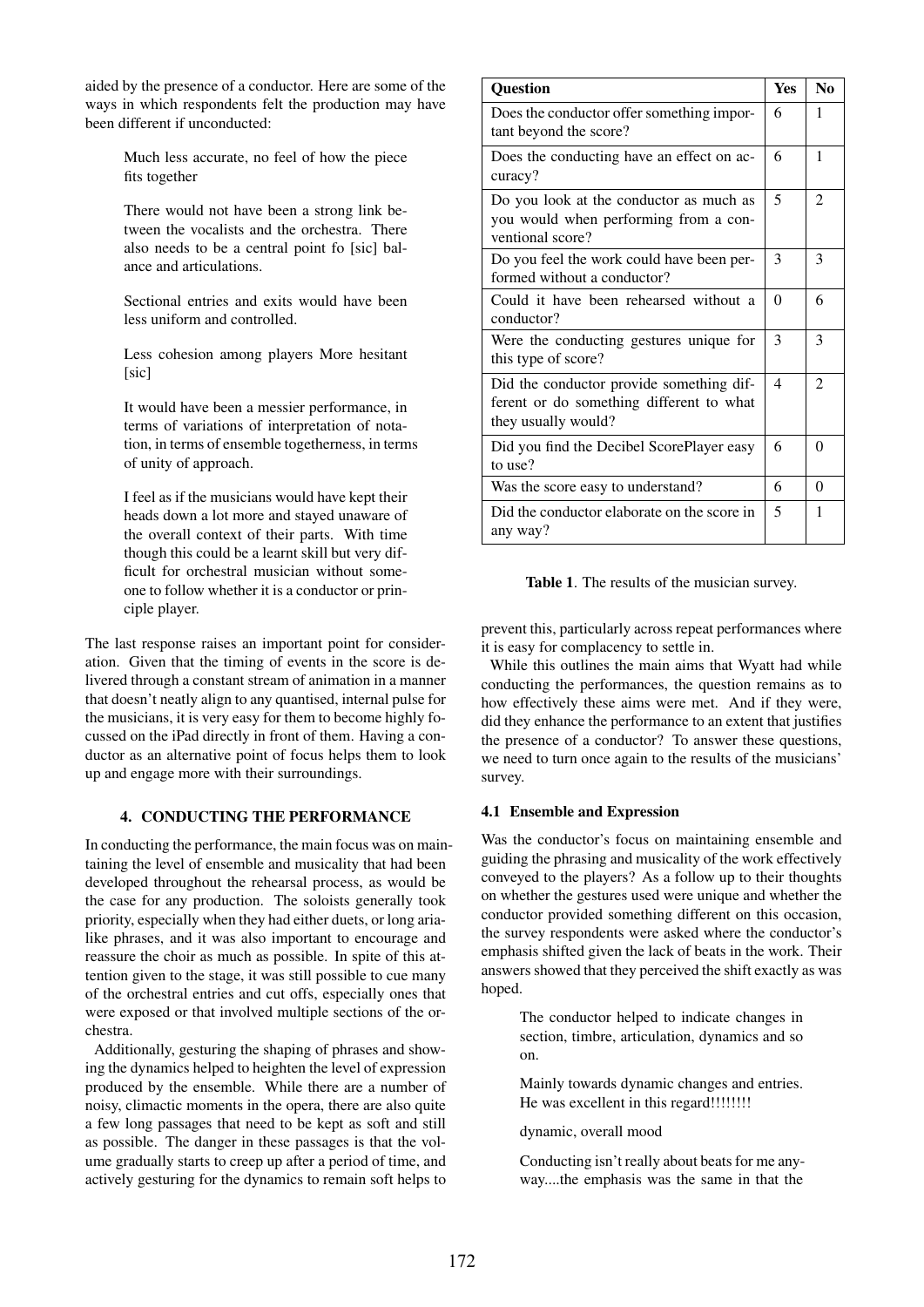conductor shows start and end points of phrases, indication of balance/dynamics/energy etc. Until I read this question, I didn't even notice that the conducting wasn't about standard beat patterns.

This last response helps to paint a picture of why there was such an even split on the previous two yes/no questions. While the gestures for the singers were somewhat unique, many of the expressive gestures directed at the orchestra were ones that the players would have experienced in other contexts. It is partly this familiarity that helped to make them as effective as they were. And while there were more respondents who thought that the conductor did something different to what they would usually do, two out of the three who clarified their answer identified the lack of beat as the primary or sole difference, lending credence to the idea that there were more similarities than differences.

## 4.2 The Score and Beyond

When asked if the score was easy to understand and whether the ScorePlayer itself was easy to use, all six of the respondents answered yes. In elaborating on this, a couple of the respondents noted that they were already familiar with the software and with the style of music, while others had these sorts of observations about the ScorePlayer:

Easy to understand and very clear

Totally suited to this kind of music. Very clearly notated.

And similar comments about the score itself:

Graphics were easy to read and follow

It takes some getting used to reading a score of this type but is quite intuitive to read once more familiar.

It is worth noting as well that one of the respondents who was already familiar with the ScorePlayer had encountered technical issues when using it previously, but found that "everything worked well for these rehearsals and performances." This may be the result of stability improvements that have happened throughout the ongoing development of the app, the highly controlled networking environment that was used for the production, or some combination of the two.

The general clarity of the score, and the perceived ease of use of the player help to explain why half of those who responded thought that the show could potentially go ahead without a conductor once we made it through the rehearsal process. (Remember though that this survey was only of the members of the orchestra: the singers, not having the score in front of them, may have had other ideas about how effective that might have been.) But did the conductor help the musicians to get more from the score than was suggested by just the scrolling images themselves? Some of the previous responses have touched on this to an extent, but when asked to expound more directly on whether

the conductor elaborated on the score in any way, respondents generally agreed that the conductor provided additional clarity and further explanation of articulations and markings, and of the general structure of the work. Here are a couple of representative examples:

> The focus was on attack and articulations and the visual representation of these parameters. This lead to a very cohesive orchestral sound.

> Helped to make sense of the markings and had the overall context of the piece in his head which he was able to convey to us. I feel most orchestral musicians will listen to recordings to gauge the context of their parts, so it was helpful for the conductor to go through which parts were playing which "roles".

Tying this all together, six out of the seven respondents agreed that the conductor offered something important beyond the score. Their elaborations on this question provided some of the most compelling arguments as to the utility of engaging a conductor in such a production:

> Aaron provided a greater depth of musicality to the score. Like any orchestral notation the information is on the page however he ensured that the entire orchestra played as one entity. The conduction also created better accuracy of entries within each individual section. Aaron also acted as the conduit between the orchestra and singers / soloists and visa versa.

> Emotion, further guidance, feedback. I feel a strong emotional connection to the conductor so will react better to their facial expressions and gestures than purely to a screen.

Indications of ensemble balance, encouragement of personal interpretations of notation, clarity of start and end points of whole-ensemble sound where there is a risk of dozens of interpretations of 'end', a sense of unity. (Maybe)

Having a conductor adds a human touch that would otherwise be lacking if the musicians were focussed solely on the screens in front of them. Feedback from the conductor helps them to gauge balance, to feel confident and unified in their entries, and helps them to feel that they have an understanding of how their part fits into the work. All of these benefits suggest that there is still a place for a conductor in large scale, animated notation works.

#### 5. CONCLUSIONS

While animated graphic scrolling scores of the type used in Speechless can be very prescriptive, particularly in how they convey the timing of events, our experience with the production and feedback from the orchestral players show that there are still advantages to be gained from engaging a conductor in the interpretation of larger scale works that